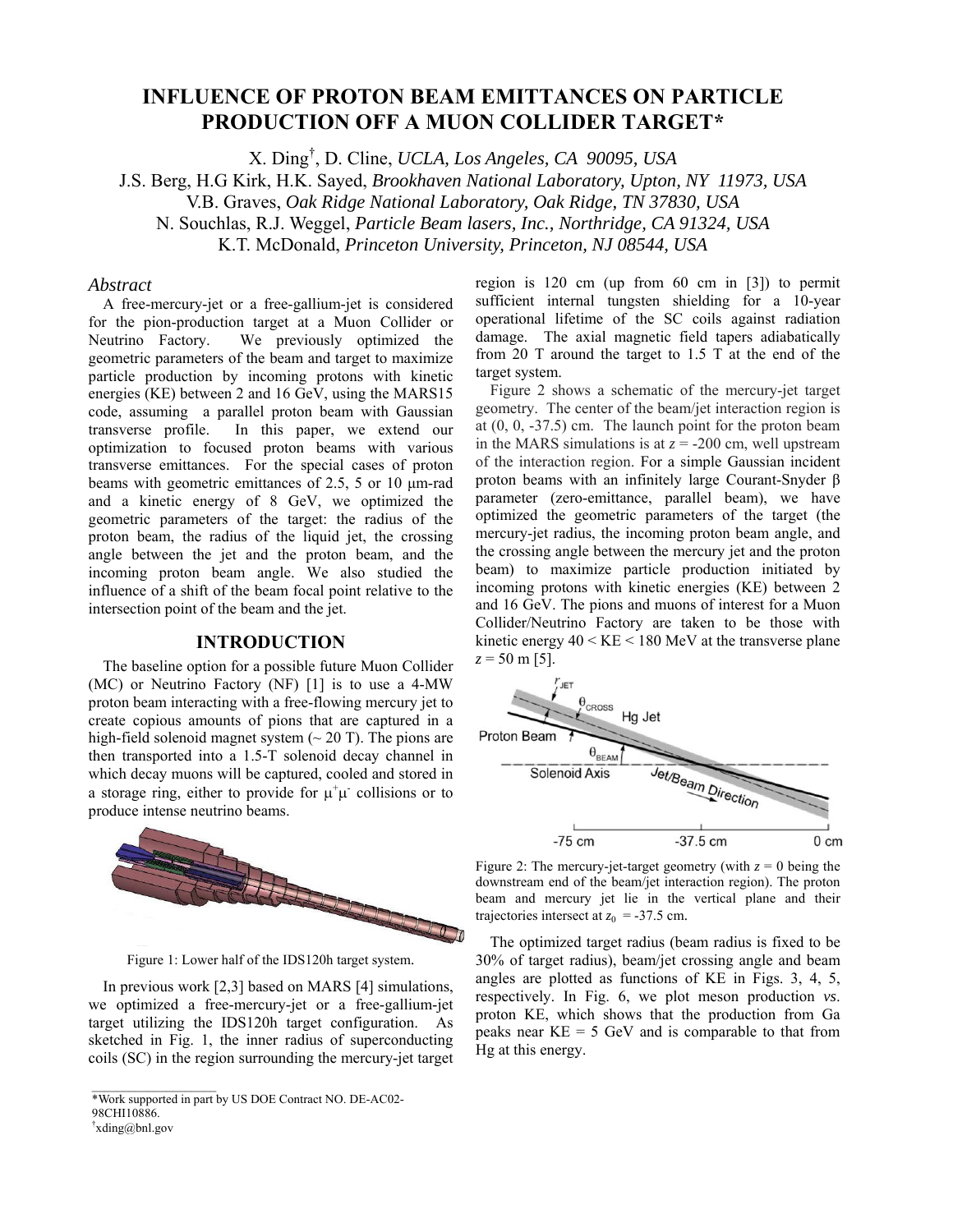

Figure 3: Optimized target radius as a function of proton kinetic energy, for a zero-emittance beam.



Figure 4: Optimized beam/jet crossing angle as a function of proton kinetic energy, for a zero-emittance beam.



Figure 5: Optimized beam angle as a function of proton kinetic energy, for a zero-emittance beam.



Figure 6: Optimized meson production as a function of proton kinetic energy, for a zero-emittance beam.

# **INFLUENCE OF PROTON BEAM EMITTANCE ON PARTICLE PRODUCTION**

Our simulations based on a parallel, Gaussian incident proton beam (zero emittance) at 8 GeV show that the optimal Hg jet has target radius of 4.04 mm, beam/jet crossing angle of 20.6 mrad and beam angle of 117 mrad; while the Ga jet has the optimal target radius of 4.4 mm, beam/jet crossing angle of 13 mrad and beam angle of 88 mrad. See Figs. 3-5. The optimized meson production is shown as a function of beam kinetic energy in Fig. 6.

We consider now a focused 8-GeV proton beam and study the influence of proton beam (geometric) transverse emittance  $\epsilon = \sigma^*{}^2/\beta^*$  on particle production. We assume the focal point is at  $z_0 = -37.5$  cm where the beam has Twiss parameters  $\alpha^* = 0$ ,  $\beta^*$  and rms radius  $\sigma^*$ . A beam launched at  $z = -200$  cm has Twiss parameters given approximately as  $\alpha = L/\beta^*$ ,  $\beta = \beta^* + L^2/\beta^*$ , and  $\sigma =$  $\sigma^*$  (1+*L*<sup>2</sup>/β<sup>\*2</sup>), where *L* = *z*<sub>0</sub> – *z* = 162.5 cm (the exact Twiss parameters are given by the Courant-Synder invariant and the matrix transformation under the solenoid magnetic field in the target region).

For our optimization method, we performed 4 runs in each cycle. In run 1 we varied beam radius  $\sigma^*$ , while also varying the  $β^*$  to maintain constant the beam emittance; in run 2 we varied target radius; in run 3 we varied beam/jet crossing angle; and in run 4 we rotated the beam and jet together to keep the crossing angle same. We repeated the above cycle and found the optimized parameters listed in Table 1. In Fig. 7 we plot meson production *vs*. beam emittance; the production falls with increasing emittance. The meson production for a Gaussian proton beam of fixed radius  $\sigma = 0.12$  cm and 8 GeV kinetic energy is shown in blue (a parallel beam corresponds to zero emittance), and the optimized production is shown in red.